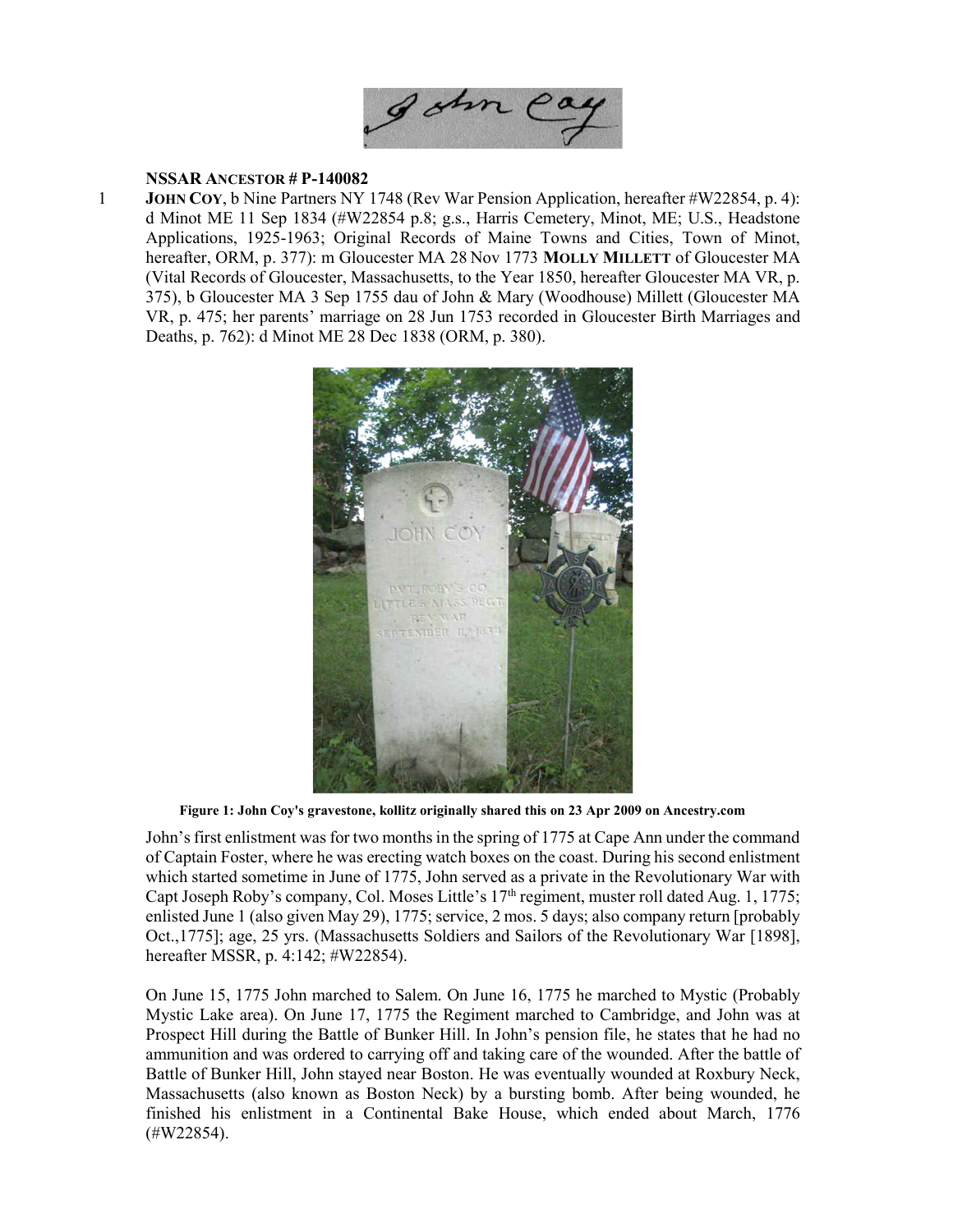From the diary of a soldier, Caleb Haskell (www.muldermedia.com/prospecthill/history.html).

June 18: "The enemy kept up a continual firing upon us at Prospect Hill, which we were fortifying. At 9 o'clock in the evening received orders to go down to the hill, march to headquarters. Received new orders to go back to our quarters and hold ourselves in readiness."

June 19: "The daylight comes on with the noise of cannon from Bunker's Hill and floating batteries discharging at us on Prospect Hill which continues all day. The enemy set the upper end of Charlestown on fire. We mounted picket guard."

June 21: "Pleasant weather. We continued entrenching on Prospect Hill without disturbance."

On January 1, 1776, George Washington raised the first Grand Union flag of the United American Colonies on Prospect Hill. Today the specific spot is marked by Prospect Hill Tower in Somerville, MA.



Figure 2: "Plan of Boston and its Environs 1775." Detail from Map of the Seat of Civil War in America. Engraving by Bernard Romans. Philadelphia: 1775. American lines in blue, British lines in red.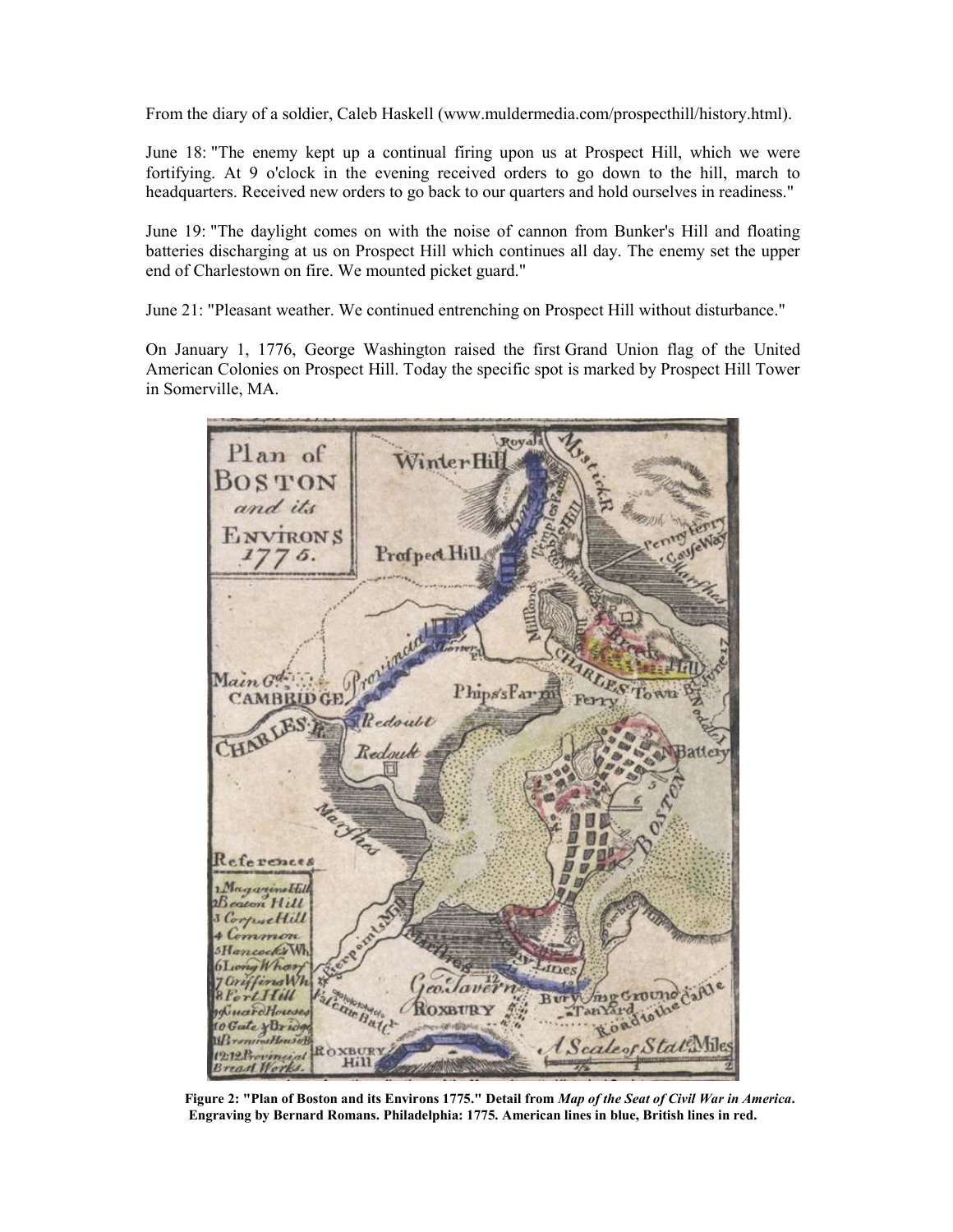John and Molly removed from Gloucester MA to Bakerstown Plantation ME in about 1778, which became Poland ME and part later set off as Minot ME (#W22854, John states that in 1832 he lived in Minot for about 54 years).

Children:

- i. JOHN, b Cape Ann MA 24 Aug 1775 (New England Historical and Genealogical Register, hereafter NEHGR, p. 88:50): d Charleston ME 26 Dec 1851 (g.s., Village Cemetery, Charleston, ME): m int Minot ME 26 Mar 1796 OLIVE WASHBURN of Poland ME (ORM, p. 78), b Bridgewater MA 31 Aug 1777 dau of Eliab & Anna (Edson) Packard (Vital Records of Bridgewater, Massachusetts, to the Year 1850, hereafter Bridgewater MA VR, p. 334): d Charleston ME 22 Sep 1860 (g.s., Village Cemetery, Charleston, ME).
- ii. MARY/POLLEY, b New Gloucester ME 07 Oct 1777 (NEHGR, p. 88:50): d Minot ME 1854 (g.s., Brookvale Cemetery, Auburn, ME): m Minot ME 22 Jan 1799 JAMES HILL of New Falmouth ME (ORM, p. 105), b abt 1766: d 1814 (ORM, p. 368; g.s., Brookvale Cemetery, Auburn, ME).
- iii. EUNICE, b Poland ME 28 Sep 1780 (NEHGR, p. 88:50): d Norway ME 04 May 1864 (g.s., Pine Grove Cemetery, Norway, ME): m DANIEL BUCK, b 4 Nov 1787 (prob born in Worcester, MA, the birth date is from a family bible in the possession of Leland S. Buck of South Harrison ME in the 1970s): d Norway ME 06 Jun 1863 (g.s., Pine Grove Cemetery, Norway, ME)
- iv. HENRY, b Poland ME 21 Jul 1782 (NEHGR, p. 88:50): 29 Apr 1835 (g.s., Knowlton Mills Cemetery, Sangerville, ME): m Minot ME 27 Oct 1805 CELIA JOHNSON of Minot ME (ORM, p. 107), b 31 Mar 1783: d 22 Apr 1875 (g.s., AE 92 yrs and 22 ds, Knowlton Mills Cemetery, Sangerville, ME).
- v. JUDITH, b Poland ME 21 Nov 1784 (NEHGR, p. 88:50): d Minot ME 21 Aug 1841 (g.s., Harris Cemetery, Minot, ME): m Minot ME 04 Jun 1810 AMOS HARRIS, JR. of Minot ME (ORM, p. 112), b Poland ME 31 Jan 1786 son of Amos & Isabel (Parsons) Harris (NEHGR, p. 88:61; his parents' marriage on 03 Dec 1779 recorded in New Gloucester, ME Vital Records): d Minot ME 26 Oct 1863 (g.s., Harris Cemetery, Minot, ME).
- vi. SOLOMON, b Poland ME 15 Sep 1786 (NEHGR, p. 88:50): d 29 April 1835 (g.s., Knowlton Mills Cemetery, Sangerville, ME): m Minot ME 21 Jan 1809 DEBORAH HOLMES of Minot ME (ORM, p. 112), b Poland ME 25 Nov 1786 dau of Gershom & Sarah () Holmes (NEHGR, p. 88:57): d 10 Mar 1851 (g.s., Knowlton Mills Cemetery, Sangerville, ME).
- vii. ESTHER, b Poland ME 21 Jun 1788 (NEHGR, p. 88:50): d Norway ME 1 Oct 1858 (A history of Norway, Maine, p.472): m int Minot ME 2 Feb 1812 ISRAEL MILLETT of Norway ME (ORM, p. 92), d Norway ME 18 May 1826 (Whitman, Charles F., A history of Norway, Maine, p. 472).
- viii. ELIZABETH, b Poland ME 24 May 1790 (NEHGR, p. 88:50): m Minot ME 25 May 1812 ISAAC ALLEN JR of Minot ME (ORM, p. 114), b Poland ME 10 Dec 1787 son of Isaac & Abigail () Allen (NEHGR, p. 88:59).
- + ix. IRENA, b Poland ME 31 May 1792 (NEHGR, p. 88:50): d Bridgewater MA 8 Jun 1853 (Massachusetts Death Records, 1841-1915, p. 442): m Minot ME 8 Nov 1812 ISAAC CROOKER of Minot ME (Minot VR, p. 39; ORM, p. 114), b Pembroke MA 12 Oct 1785 son of Joshua and Ruth (Joyce) Crooker (Vital Records of Pembroke, Massachusetts, to the Year 1850, p. 69): d Portland ME 3 Apr 1829 (g.s., Norway Pine Grove Cemetery, Paris, ME); she m (2) Norway ME Nov 1834 JAMES BUCK (Bradbury, O.N., Norway in the Forties, p. 594), b. Worcester MA 18 Sep 1781 son of Peter and Jemima Sarah (Fay) Buck: d Norway ME 22 Jan 1871 (Whitman, Charles F., A history of Norway, Maine, p. 369).
	- x. NATHAN, b Poland ME 14 Apr 1793/4 (NEHGR, p. 88:50; Year 1793 from Bible in the possession of Leland S. Buck of South Harrison ME in the 1970s): d 22 Jun 1849

2